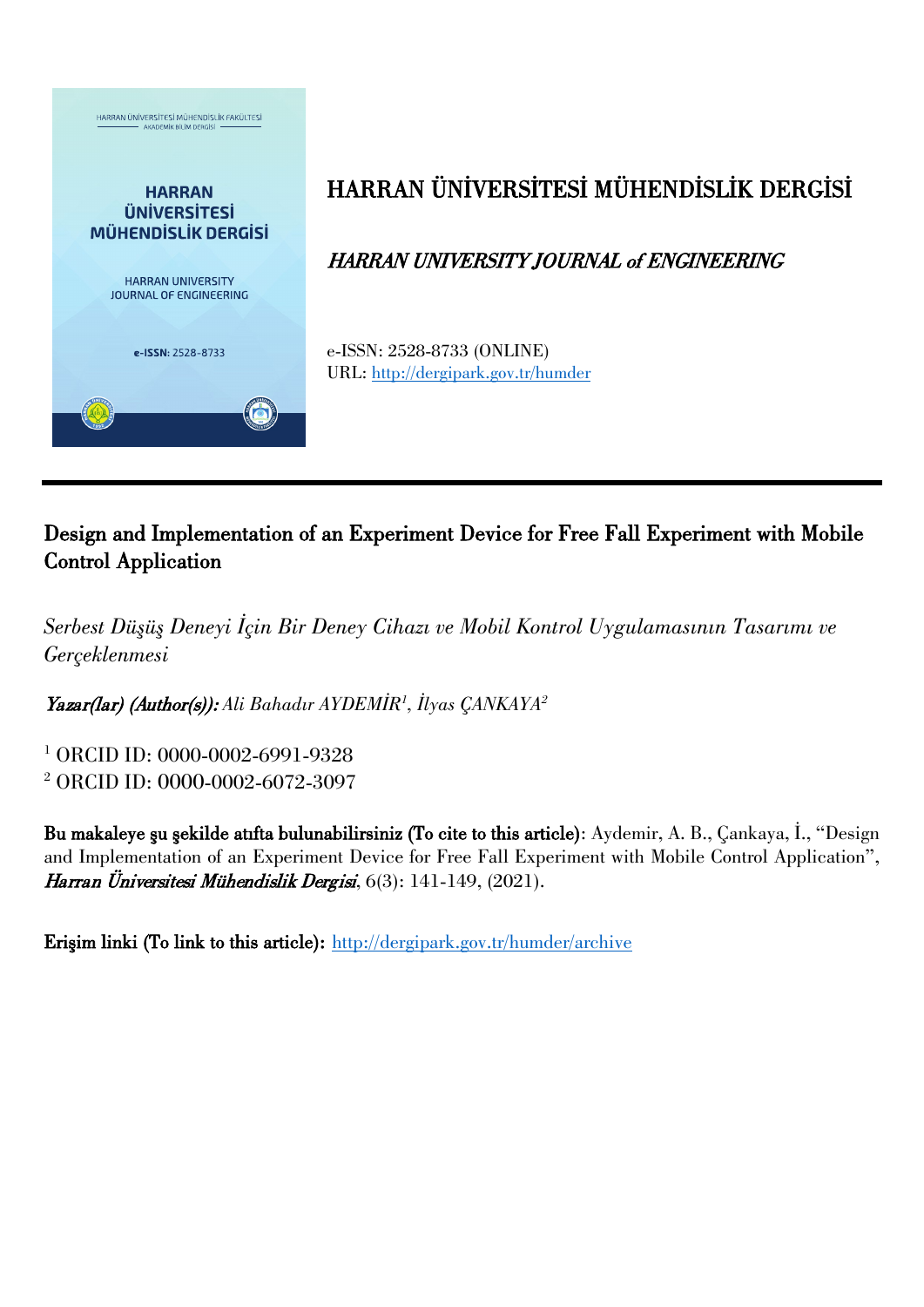HRU Muh Der, 6(3): 141-149 (2021)

Harran Üniversitesi



**Mühendislik Dergisi**

<http://dergipark.gov.tr/humder>



**Araştırma Makalesi** 

# **Design and Implementation of an Experiment Device for Free Fall Experiment with Mobile Control Application**

Ali Bahadır AYDEMİR<sup>1,\*</sup>, İlyas ÇANKAYA<sup>2</sup>

*1 Atılım University, Engineering Faculty, Mechatronics Engineering Department, 06830, İncek Gölbaşı/ANKARA 2 Ankara Yıldırım Beyazıt University, Engineering Faculty, Electrical-Electronics Engineering Department, 06010, Etlik Keçiören/ANKARA*

# **Makale Bilgisi**

*Başvuru: 21/12/2020 Yayın: 30/12/2021*

#### **Keywords**

*Free fall Mobile control with Bluetooth Experiment device Physics*

#### **Anahtar Kelimeler**

*Serbest düşüş Bluetooth ile mobil kontrol Deney cihazı Fizik*

# **Abstract**

In this study, a device for free fall experiment has developed and implemented. A mobile Android application is developed in order to control the device via Bluetooth connection and see results of experiments in terms of measured time values, squares of measured time values and their graphs. Furthermore, a method is developed and implemented on embedded software in order to make it possible for more than one person groups to experiment using machine without interrupting each other's work or taking each other's pre-defined turn. Experimental results and comparison with theoretical calculations provided.

# **Serbest Düşüş Deneyi İçin Bir Deney Cihazı ve Mobil Kontrol Uygulamasının Tasarımı ve Gerçeklenmesi**

## **Öz**

Bu çalışmada, serbest düşüş deneyi için bir cihaz tasarlanmış ve gerçeklenmiştir. Cihazın Bluetooth bağlantısı yoluyla kontrolü ve ölçülen düşüş zamanları, bu değerlerin kareleri ve bu sonuçların grafikleri gibi sonuçların görüntülenmesi amacıyla bir Android mobil uygulaması geliştirilmiştir. Ayrıca, birden fazla grup ve/veya öğrencinin birbirinin sırasını almadan ya da çalışmasını bölmeden tek cihazla çalışmasını mümkün kılmak amacıyla bir kullanım senaryosu ve bu kullanım senaryosunu destekleyen bir sıralama algoritması geliştirilmiş ve bu algoritma cihaz ve uygulama yazılımlarına dahil edilmiştir. Cihazla yapılan örnek deney sonuçları ve bu sonuçların teorik sonuçlarla karşılaştırması sunulmuştur.

# **1. INTRODUCTION**

Free fall is an important topic in physics. It obtains valuable information about gravity, gravitational acceleration, potential to kinetic energy conversion, mass and air friction. It has valuable benefits for students in theoretical applications. However, real life experiments also provide valuable contributions in terms of seeing pre-calculated scenarios in real life and differences between theory and practice due to some ignored factors such as gravitational acceleration changes caused by altitude and air friction coefficient changes caused by air density differences. Inquiry and experiment based education increases academic achievement on learning [1,2]. There are some works related to make virtual free fall experiments [3], however it is not always possible to see all of real life disturbances on virtual experiments as parameters and there are some works suggesting that real life experiments contribute students more than virtual experiments [4]. Furthermore, there is also a research which shows students prefer experiments with real physical components [5]. The aim of the developed experiment device is to make students able to experience free-fall topics in real-life experiments in order to improve their understanding.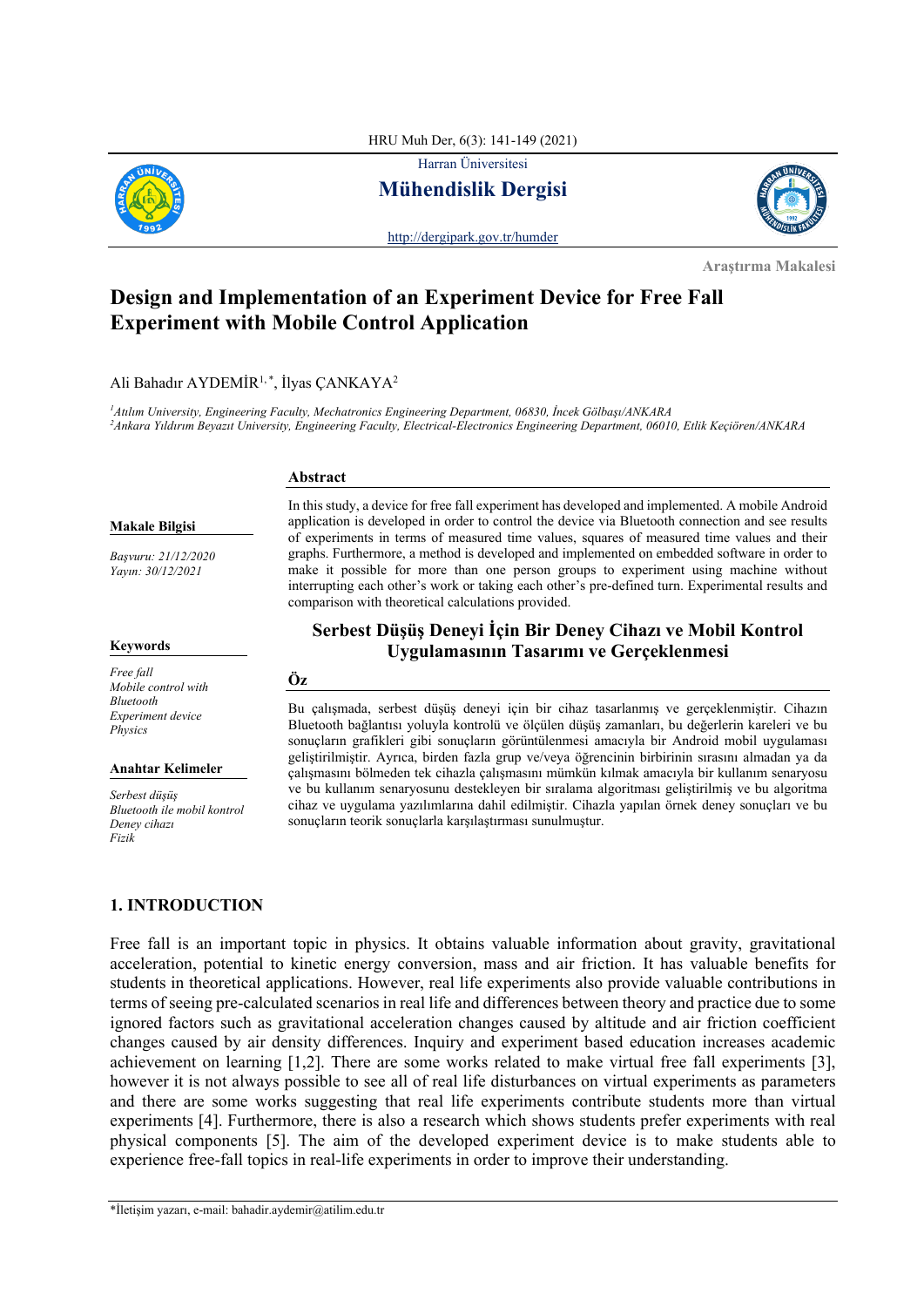An experiment device for free fall in order to measure fall time is developed and implemented in this study. Device uses a steel ball as drop object and an electromagnet to take, hold or release this ball. All actions are controlled by developed Android application, in which measurements and experiment results are showed and examined. Furthermore, an ordering algorithm is implemented on this application and device firmware in order to give working turns to students/groups and restrict them from interrupting each other's work or taking each other's turns.

Experimentation is an important topic for education, therefore a lot of work conducted on this area. There are some experiment setups for a variety of areas which are using computer interface with wired connection or via internet such as control [6,12], electrical machines and signal processing [13][14][15], power electronics and generators [16] and microcontrollers [17,18]. There are also some developed experiment setups with the purpose of free-fall experimentation which are controlled by a computer with wired connection [19,21] and a study which uses smartphone as drop object to measure drop time [22]. However, this study do not propose an exact setup and other experimentation setup studies related to free-fall experiment are controlled with computer connection and interface. Developed free-fall experiment setup and Android control application has some novel features. One of these features is ability to control setup with a smartphone or tablet via Bluetooth connection to make experiments and gather data without the requirement of computer setup or wire connection. Internet infrastructure and connection is also not required for the usage of the setup and this ability differs from online controlled experiment setups. Other novel feature is developed algorithm within Android application which allows multiple groups to study on only one device with their smartphones or tablets with their group ID and gather data of their experiments without interrupting an another group's turn.

Developed device and Android application may contribute to the understanding of theoretical concepts about free fall by experimentation. Students can make different experiments and understand theoretical concepts better and see differences between theory and practical scenarios. Developed Android application with Bluetooth connection makes it easier to control the device and gather results due to wireless operation. Furthermore, device can be used without computer or computer setup, therefore it can be used in almost every type of environment easily without any setup other than an electricity plug. Another advantage of the developed system is that student groups can use the device with the ID algorithm of the application using their smartphones or tablets, therefore groups may conduct their experiments easily with only one device without computer. In general, experiment device and Android application may contribute education in terms of experimentation, easiness and multiple options of use with less equipment or preparation. These properties and advantages about educational usage also applies at the use for research purposes.

Developed device can be used in several experiment scenarios. Objects with different masses and shapes can be used in order to understand the effect of mass and shape in free-fall. Experiments can be conducted in different heights to see effect of changes in gravitational acceleration. If there is possibility, device can be operated at a vacuumed area to see effect of air friction in free fall.

Some experimentations are made using device and mobile application and these results showed. Furthermore, these results are compared with pre-calculated values and some differences examined.

# **2. MATERIAL AND METHOD**

Experiment device and mobile control application is implemented, therefore some experiments have been made to test the device and obtain results to compare with theoretical calculations. These experiments were conducted for different heights which start with a minimum of 100 millimeters, end at a maximum of 1300 millimeters and increment with 100 millimeters steps, fall time is measured and three measurements were made for each height. During experiments, some parameters were not measurable due to the limitations of the study, therefore some assumptions were made.

Due to the altitude of the exact place of experiments with respect to the sea level was unknown and there was no ability to measure it, average height of district was used in the calculations of gravitational acceleration of earth. Furthermore, since air density of the laboratory at which experiments were conducted was unknown, a standart value for the air density was used.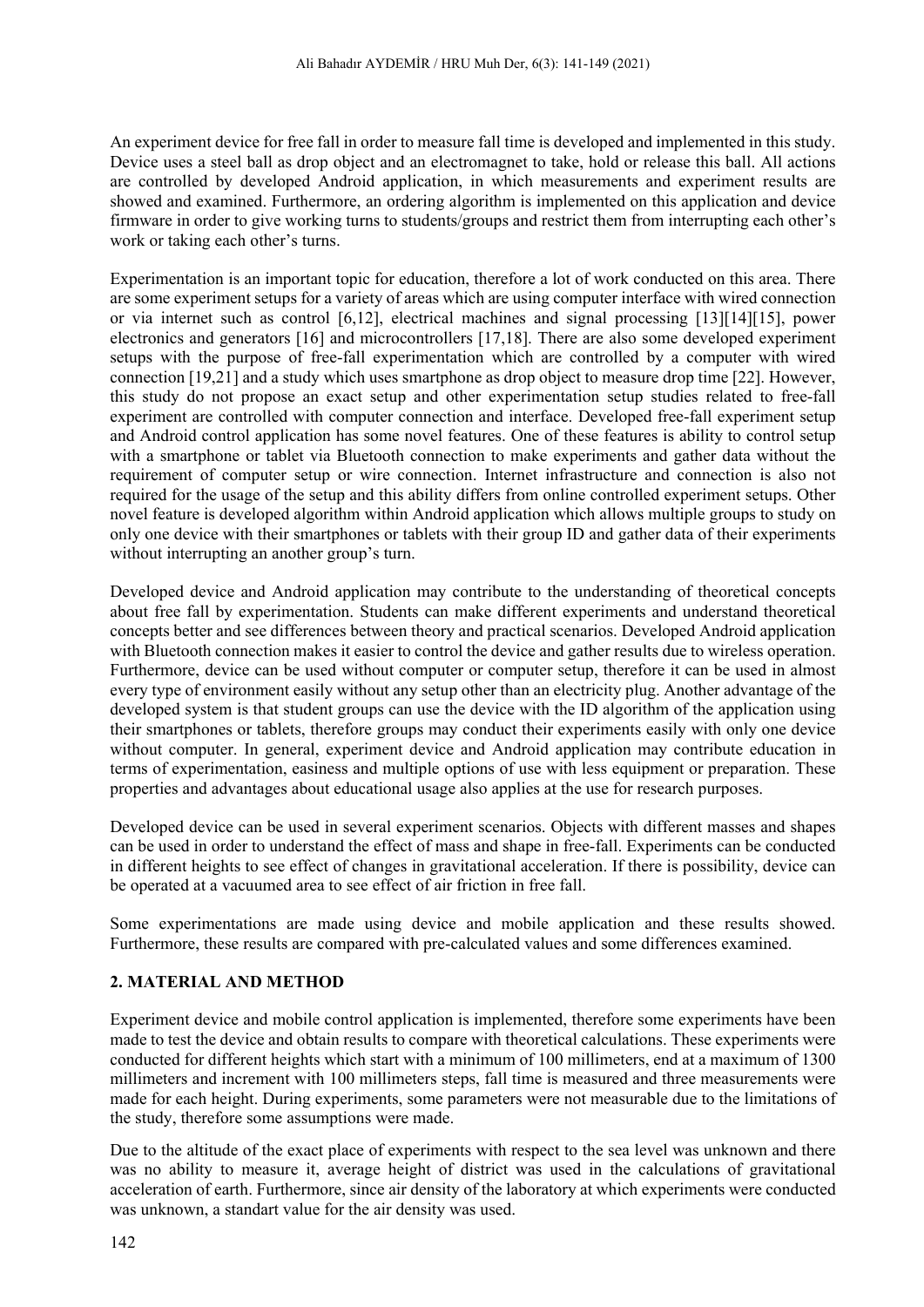A steel ball with diameter of 20 millimeters and weight of 28 grams is used as falling object. All experiments made using device and mobile control application such as a student or researcher would use the device.

Measurements are made using "Auto Pick and Drop" feature of the mobile application which is detaily explained at Android application section.

Material and method for the development, implementation and test of the device is explained more detaily in experiment device and android applicataion sections. Experiment device section explains mechanical design, components and electronics used in the device while android application section explains graphical user interface of mobile control application and features of it.

#### **3. GENERAL INFORMATION ABOUT FREE FALL**

Free fall is the general name for falling motion of objects due to gravity. In free fall, object falls with gravitational acceleration and no other forces apply on it except air friction. There may be some initial angle or initial velocity of object during start of the motion. Developed experiment device interested in free fall of a steel ball which has no initial angle or velocity at the beginning of fall. In general, free fall with air friction and drag force caused by it is expressed with below formula derived from Newton's second law [23];

$$
m\frac{dv}{dt} = mg - \frac{1}{2} pC_D A v^2
$$

Where *m* is mass of the steal ball, *v* is the fall speed,  $\frac{dv}{dt}$  is the first derivative of the fall speed, *g* is gravitational acceleration,  $p$  is the density of the air,  $A$  is cross-sectional area of the object and  $C_D$  is the dimensionless drag coefficient related to the shape of the falling body. In this study,  $m$  is 0.028 kg,  $C<sub>D</sub>$  is 0.5, *A* is 0.000314 m<sup>2</sup> since the steel ball has a diameter of 20 mm, *p* is considered as 1.225 kg/m<sup>3</sup> which is a standard value for a closed environment at a temperature of 15°C. Gravitational acceleration (*g*) changes with the altitude. Value of *g* at sea level is 9.80665 m/s<sup>2</sup>, and at different altitudes *g* is calculated with below formula [23];

$$
g_{\text{(altitude)}} = g \left( \frac{r_e}{r_e + h} \right)^2 \tag{3.2}
$$

Where  $g_{\text{(altitude)}}$  is the gravitational acceleration at a specific altitude,  $g$  is the gravitational acceleration at sea level,  $r_e$  is the mean radius of the Earth and h is the altitude in meters. Experiments were made at Incek district in Ankara/Turkey, which has a mean altitude of 1229 meters. Using these parameters,  $g_{(altitude)}$  is calculated as  $9.80287 \text{ m/s}^2$ . These parameters and equations are used to calculate theoretical fall time values presented at the experimentation section.

# **4. EXPERIMENT DEVICE**

Frame of the free fall experiment device is built with aluminum profiles in a rectangular form with 1630 mm height, 360 mm width and 360 mm depth. Aluminum plate profiles are used as bottom and roof platforms and aluminum profiles and other parts are connected to these plates. A ball screw is used to generate linear motion and two chrome shafts are used to support the motion. A plate is designed and manufactured with 3D printer to hold the electromagnet, two linear bearings for chrome shafts and ball screw nut. Screw pitch of the ball screw is 4 mm, which means one complete rotation of ball screw changes linear position of the plate 4 mm in a direction. Motion is provided by a NEMA 23 type stepper motor. Maximum drop length is implemented as 1300 mm in the firmware, which is very close to the physical constraints of the mechanism. A bowl-like part is designed and manufactured with 3D printer in order to hold the ball when it dropped by the electromagnet.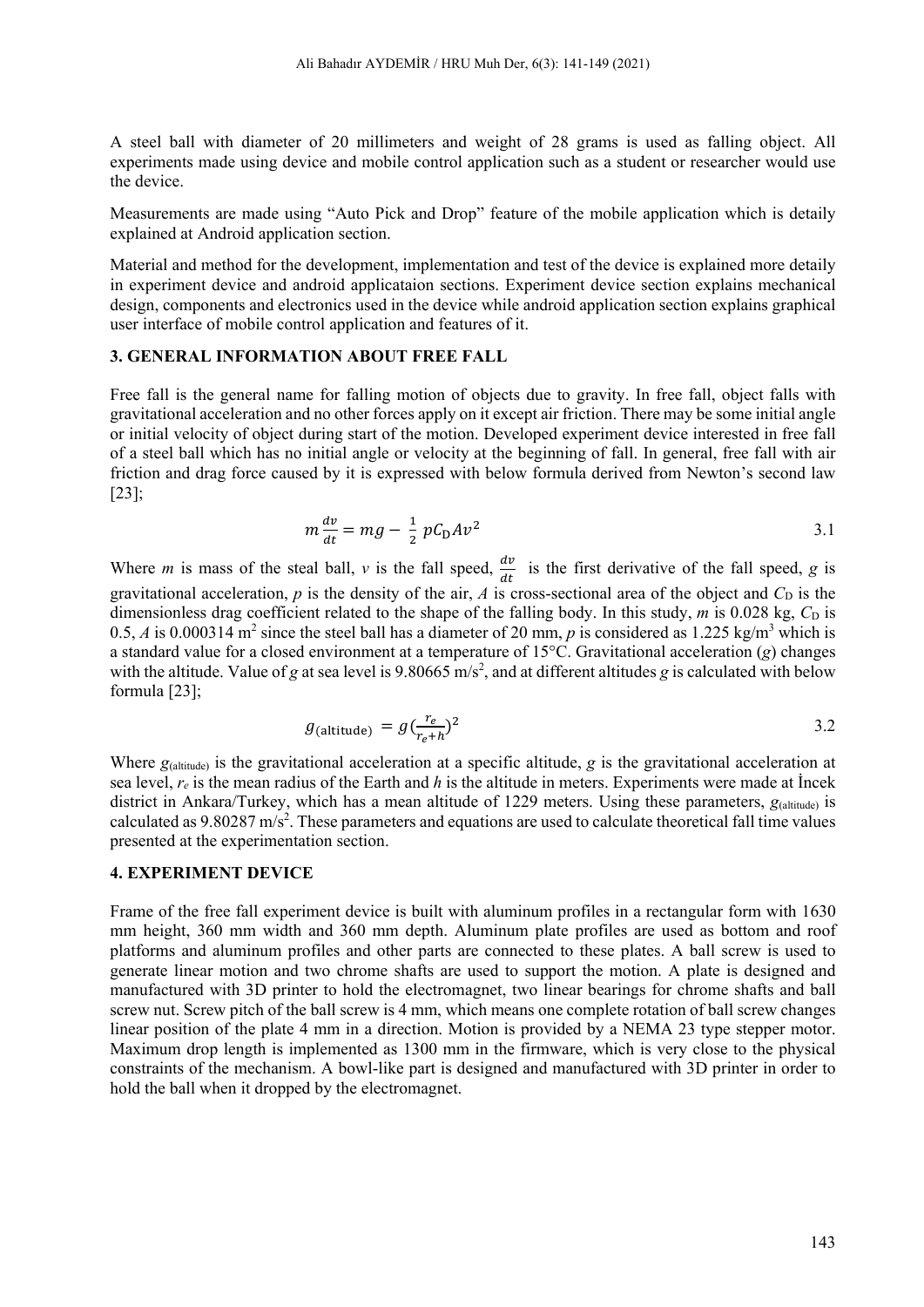

*Figure 1. Pictures of the Device, Electromagnet and Bowl*

In above pictures, **a.** is dropping bowl and **b.** is dropping bowl with steel ball, **c.** is carrying head with electromagnet and **d.** is a general picture of the device.

Electronics and power components of the device collected in a separate grounded electronics box for safety reasons. System is powered by a 12 Volts power supply which is connected to 220 Volts power inlet. A4988 stepper motor driver is used to drive step motor. An Arduino UNO board with ATMEGA328P-PU microcontroller is used as embedded controller and a HC-05 Bluetooth module is used for the communication with Android mobile device. There is also a MOSFET in electronics box used for opening and closing 12 Volts electromagnet. This MOSFET has an opening and closing time in terms of nanoseconds, therefore it's operation time is small enough to be ignored. There is a mechanical end switch in the device which makes it possible to home the carrying plate. There are two metal parts in the bowl. When the ball drops, it connects these two metal parts and they act like a pressed button. This makes the device able to understand the dropping moment of the ball. Pictures of the used electronic components shown below;



*Figure 2. Pictures of used electronics components*

In figure above, **a.** is the A4988 step motor driver, **b.** is the Arduino UNO microcontroller board, **c.** is the HC-05 Bluetooth communication module, **d.** is the mechanical end switch, **e.** is the 12 Volts power supply and **f.** is the MOSFET module.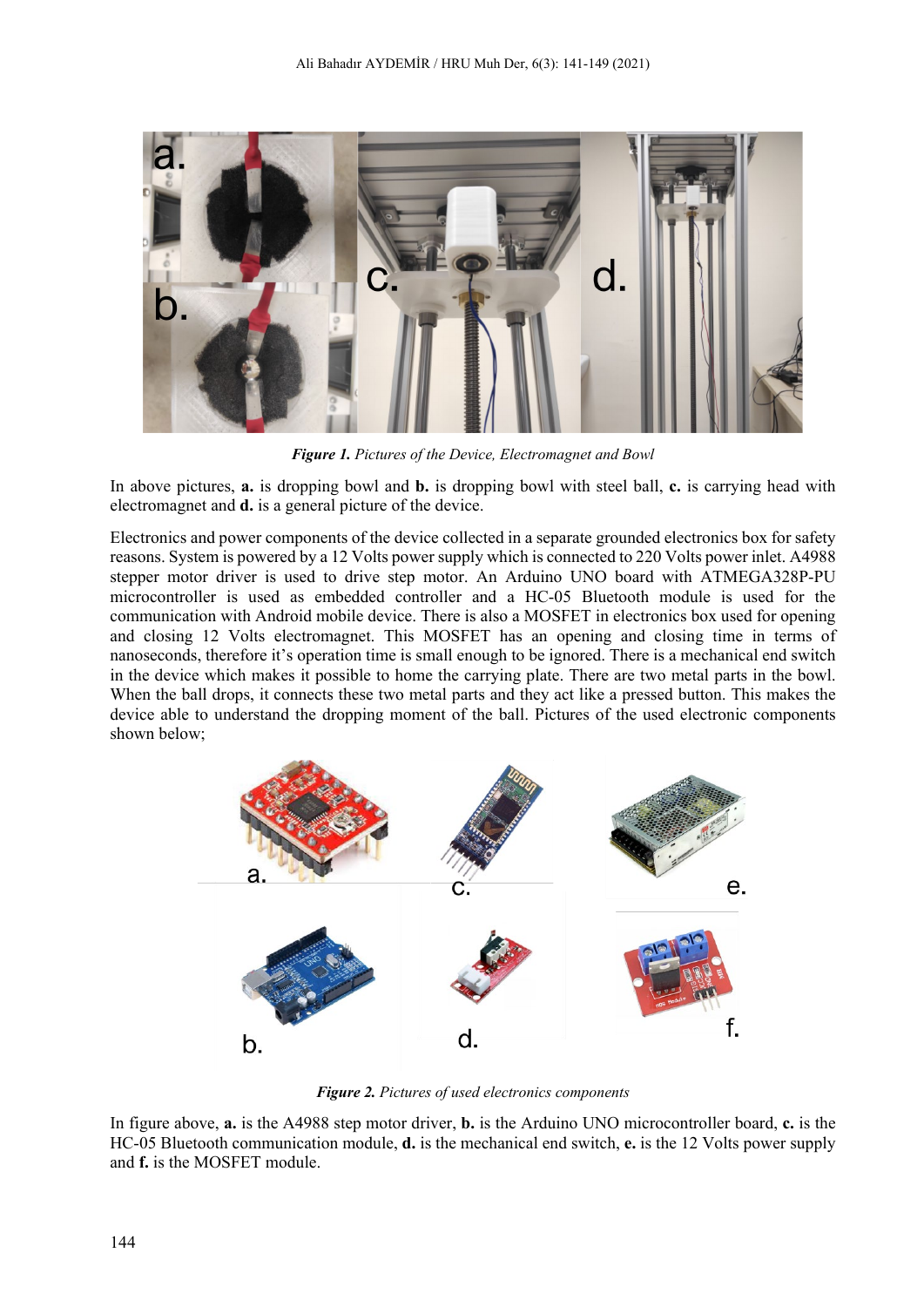Arduino UNO board is programmed using C++ language and Arduino IDE programming environment. A4988 step motor driver, mechanical end switch and MOSFET module is controlled by Arduino UNO. Motor voltage and electromagnet voltage is supplied by voltage supply to A4988 and MOSFET module as 12 Volts. MOSFET module opens and closes the electromagnet depending on received signal from Arduino UNO. Furthermore, one of the two plates which are connected when the ball drop is connected to ground and other one is connected to Arduino UNO pin which is in pull-up state. Therefore, Arduino UNO and developed embedded firmware can detect the drop of the ball.

Experiment device controlled only by Android application. When a motion input has received such as move the plate 10 mm up, device performs desired action and sends a message to the application about performed action. When a dropping input is received, device goes to homing position which is also the position to take the ball from the bowl, goes up to desired height and drops the ball. When the ball is dropped to the bowl, device measures drop time and sends it to the application. If multiple drop request is received by the experiment setup, this process is repeated. Each measurement is sent to the application as a different result. An operational diagram of the device is shown below;



*Figure 3. Operational diagram of the device*

Measurements and experiments of a user is considered as completed if this user click "Disconnect & End" button. Until this button is clicked, turn belongs to that user and any unwanted or accidental disconnections do not change turn order.

# **5. ANDROID APPLICATION**

Android application is developed using MIT App Inventor platform. MIT App Inventor is a mobile development platform which uses graphical coding interface. Application has manual and automatic control options for different functions. Some screenshots shown below;



*Figure 4. Graphical Interface of the Mobile Control Application*

In picture **a.**, all control buttons can be seen. At this screen, Arrow buttons move the head up and down with value entered in the movement distance part. Between arrow buttons, current position of the carrying head is displayed. "Home" button homes the device to the position at which it picks the ball with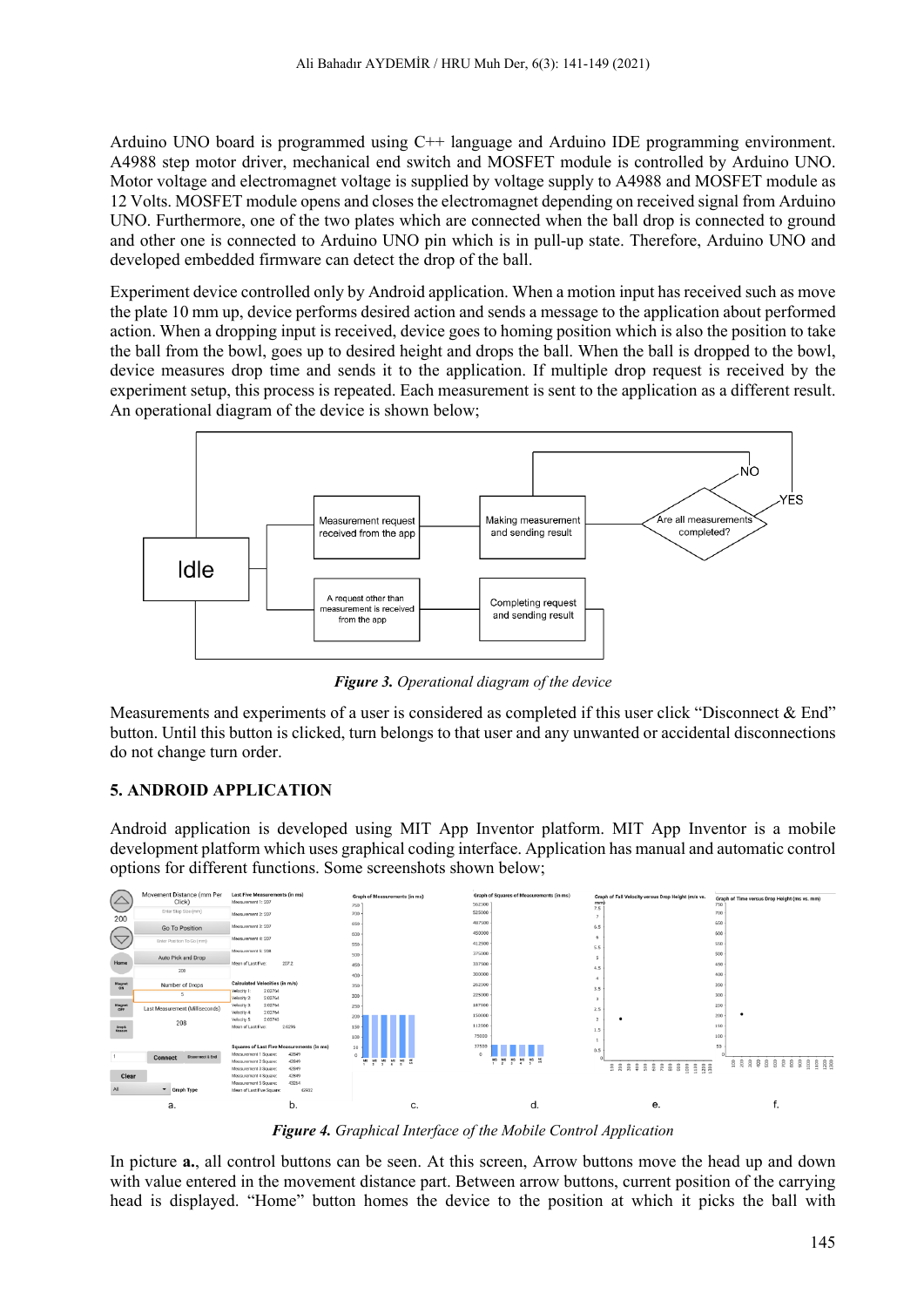electromagnet. Home position is considered as zero and when homing is made current position is displayed as zero. "Magnet ON" and "Magnet OFF" buttons manually open and close the electromagnet. "Drop & Measure" button closes the magnet and makes a measurement from current position of the carrying head. This enables user to make faster measurements if all measurements will be made from same height. "Go to position" moves the head to desired position. "Auto Pick and Drop" button homes the head, takes the ball, drops it from desired height and measures the dropping time. These dropping sequences are repeated number of times entered by the user in "Number of Drops" part. Also, type of resultant graphs can be selected from "Graph Type" selection.

Last five measurements, mean of last five measurements, squares of last five measurements, mean of squares of last five measurements and calculated velocities listed in screen **b.** These values also shown as graphs which can be seen at screens **c.** and **d.** Furthermore, graph of velocity versus drop height can be seen at screen **e.** and graph of fall time versus drop height can be seen at screen **f.** Since device does not have capability to physically measure drop velocity, velocity values are calculated partly theoretically using measured fall time values.

Connecting to the device requires a user id input. This input is entered by the user to the "User ID" part. These id's are arranged as 1, 2 and 3 for the moment but it can be arranged inside the firmware easily to use an another type of id such as name or student number. When first user with id 1 connects to the device, make experiments and pushes "Disconnect & End" button, device starts to wait for the connection of second user with id 2. If an another user with an id different than id 2 tries to connect to the device, for example if user with id 1 or 3 tries to connect, application shows an "It is not your turn for experiment!" error and disconnects user. Therefore, users or groups can work on one device with correct order without taking each other's turns. An operational diagram of this connection process is shown below;



*Figure 5. Operational diagram for the Android application connection via Bluetooth*

## **6. RESULTS AND DISCUSSION**

Experiments have been conducted with the device for a minimum 100 millimeters and a maximum of 1300 millimeters of drop height in a closed environment. Three measurements have been made for each height in units of milliseconds and these measurements, mean of these measurements, theoretically calculated fall time for related height and comparison of experimental and theoretical values are shared below.

*Table 1. Experimental measurements, theoretical calculations and comparison for different heights*

| Height           | 1 <sup>st</sup> Measurement | 2 <sup>nd</sup> Measurement | 3 <sup>rd</sup> Measurement | Mean                | <b>Theoretical</b><br>Value | Error             |
|------------------|-----------------------------|-----------------------------|-----------------------------|---------------------|-----------------------------|-------------------|
| $100 \text{ mm}$ | 148 ms                      | 149 ms                      | $148 \text{ ms}$            | 148.33 ms           | 142.84 ms                   | $5.49$ ms         |
| $200$ mm         | $207 \text{ ms}$            | $207 \text{ ms}$            | $208$ ms                    | $207.33 \text{ ms}$ | $202.02 \text{ ms}$         | $5.31$ ms         |
| $300 \text{ mm}$ | $253 \text{ ms}$            | $254 \text{ ms}$            | $254 \text{ ms}$            | 253.67 ms           | 247.44 ms                   | $6.23$ ms         |
| $400$ mm         | $292 \text{ ms}$            | $292 \text{ ms}$            | $292 \text{ ms}$            | $292.00 \text{ ms}$ | 285.74 ms                   | $6.26$ ms         |
| $500$ mm         | $326 \text{ ms}$            | $326 \text{ ms}$            | $326 \text{ ms}$            | $326.00 \text{ ms}$ | 319.48 ms                   | $6.52 \text{ ms}$ |
| 600 mm           | $356 \text{ ms}$            | $357 \text{ ms}$            | 356 ms                      | $356.33 \text{ ms}$ | $350.00$ ms                 | $6.33$ ms         |
| 700 mm           | 384 ms                      | 384 ms                      | 384 ms                      | 384.00 ms           | 378.06 ms                   | $5.94$ ms         |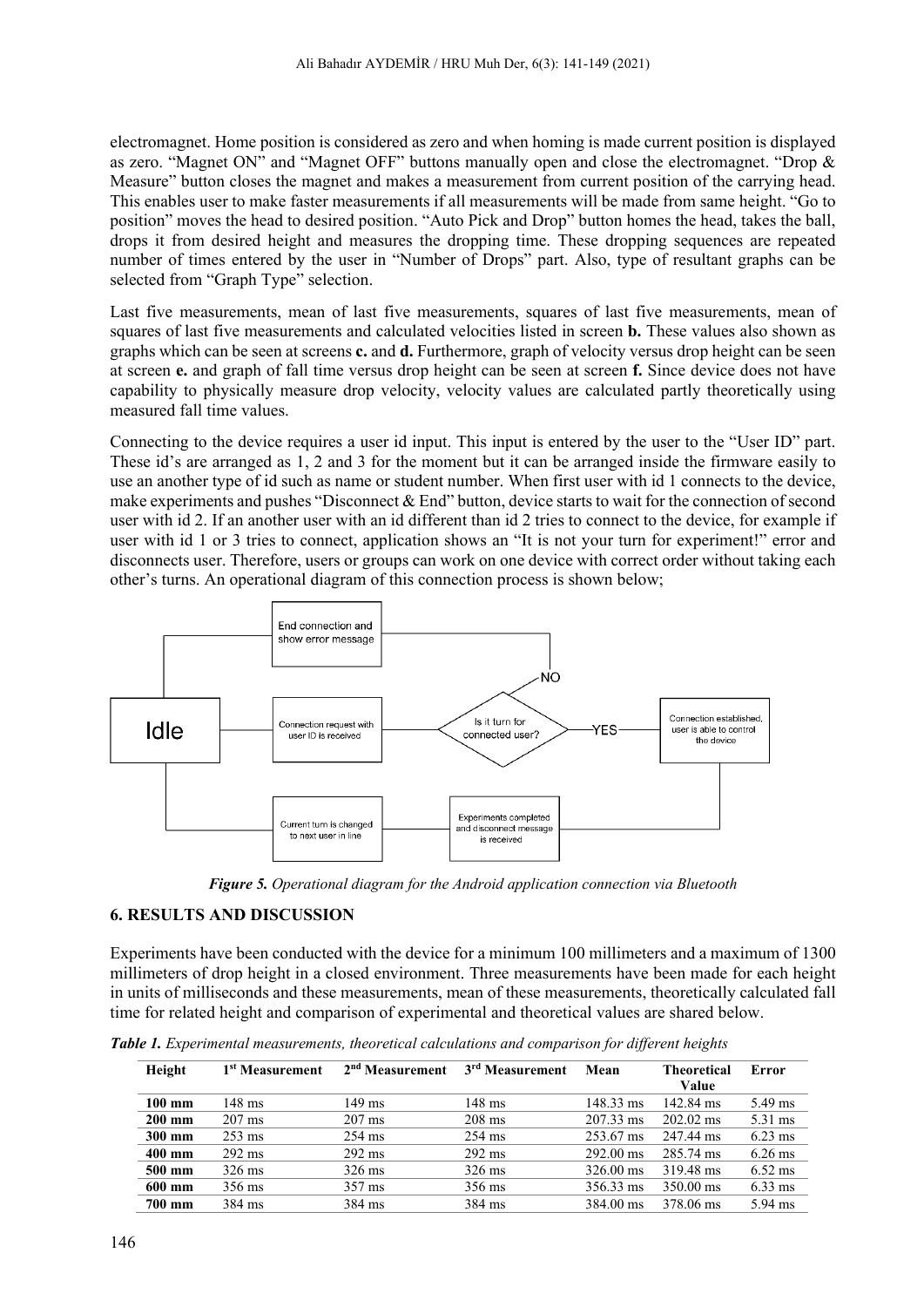#### Ali Bahadır AYDEMİR / HRU Muh Der, 6(3): 141-149 (2021)

| 800 mm    | $410 \text{ ms}$ | 411 ms           | 411 ms           | $410.67$ ms         | $404.19 \text{ ms}$ | $6.48$ ms         |
|-----------|------------------|------------------|------------------|---------------------|---------------------|-------------------|
| 900 mm    | $435 \text{ ms}$ | $435 \text{ ms}$ | $434 \text{ ms}$ | 434.67 ms           | 428.73 ms           | $5.94$ ms         |
| $1000$ mm | $459$ ms         | 458 ms           | 458 ms           | $458.33 \text{ ms}$ | 451.95 ms           | $6.38$ ms         |
| $1100$ mm | $480 \text{ ms}$ | $480 \text{ ms}$ | 481 ms           | 480.33 ms           | 474.03 ms           | $6.30$ ms         |
| $1200$ mm | $500 \text{ ms}$ | $501 \text{ ms}$ | 501 ms           | 500.67 ms           | 495.14 ms           | $5.53$ ms         |
| 1300 mm   | 523 ms           | 524 ms           | 523 ms           | 523.33 ms           | 518.74 ms           | $4.59 \text{ ms}$ |
|           |                  |                  |                  |                     |                     |                   |

In above table, measurement values for different heights are shown. Since three measurements has been made for each height value, these there measurements and mean value of them are shown with theoretical calculation value and error value which is basically difference between mean value and theoretical result. Experiment results show that, maximum error is 6.52 milliseconds at 500 millimeters height, minimum error is 4.59 milliseconds at 1300 millimeters and mean of errors is 5.95 milliseconds. In terms of percentage, maximum error is 3.84 % at 100 millimeters, minimum error is 0.88% at 1300 millimeters and mean of error percentages is 1.87%.

Error is changing between 4.59 milliseconds and 5.49 milliseconds and variation of the error is similar at each step. Such an error was expected due to the characteristics of electromagnet that used to hold and release the steel ball. Firmware of the device accepts the moment of release as the moment at which voltage of electromagnet is cut. However, due to the electrical characteristics of solenoids, magnetic field applied to the ball by electromagnet is not immediately decreasing to zero. In solenoids, there is a parameter named as time constant which means time for the magnetic field of solenoid to decrease 63%. Required time for the magnetic field to decrease to zero is assumpted as five times of time constant theoretically. Time constant is calculated with below formula [23];

$$
T = \frac{L}{R}
$$

Where *T* is time constant, *L* is the inductance of solenoid in units of Henries and *R* is the resistance value of solenoid between two legs in units of Ohms. Inductance of a solenoid is calculated with below formula [23];

$$
L = \frac{\mu_0 N^2 A}{l} \tag{6.2}
$$

Where  $\mu_0$  is the vacuum permeability with a standard value of 0.00000125664 H/m, *N* is the number of turns of the solenoid, *A* is the cross sectional area of the solenoid and *l* is the length of the solenoid. There was not any information about these parameters on the datasheet supplied by the manufacturer of used electromagnet, therefore needed parameters are found by opening the electromagnet and making measurements. Used electromagnet has a number of turns of 550, a resistance of 11.2 Ohms, a length of 15 millimeters and a radius of 12 millimeters. Using these parameters and equation (4), inductance of used electromagnet is found as 0.011465 Henries. Using this inductance value and equation (3), time constant of the electromagnet is found as 1.02 milliseconds and required time for the magnetic field to decrease to zero found as 5.1 milliseconds. Steel ball should be starting it's falling motion before magnetic field value completely decreases to zero. However, if this situation is ignored due to the mass of the ball is 28 grams, applied magnetic force according to the manufacturer is 10 kilograms and difference between these two values is very high, 5.1 milliseconds might be considered as the delay created by the electromagnet. If this value is subtracted from masurements at Table 1, below table is obtained.

*Table 2. Theoretically corrected measurements with the delay of electromagnet.*

| Height           | 1 <sup>st</sup> Measurement | 2 <sup>nd</sup> Measurement | 3 <sup>rd</sup> Measurement | Mean                | <b>Theoretical</b>  | Error             |
|------------------|-----------------------------|-----------------------------|-----------------------------|---------------------|---------------------|-------------------|
|                  |                             |                             |                             |                     | Value               |                   |
| $100 \text{ mm}$ | $142.90 \text{ ms}$         | 143.90 ms                   | 142.90 ms                   | $143.23 \text{ ms}$ | 142.84 ms           | $0.39$ ms         |
| $200 \text{ mm}$ | $201.90 \text{ ms}$         | $202.90 \text{ ms}$         | $201.90$ ms                 | $202.23 \text{ ms}$ | $202.02 \text{ ms}$ | $0.21$ ms         |
| $300$ mm         | 247.90 ms                   | 248.90 ms                   | 248.90 ms                   | 248.57 ms           | 247.44 ms           | $1.13 \text{ ms}$ |
| $400$ mm         | $286.90 \text{ ms}$         | 286.90 ms                   | $286.90 \text{ ms}$         | $286.90 \text{ ms}$ | 285.74 ms           | $1.16$ ms         |
| 500 mm           | $320.90 \text{ ms}$         | 320.90 ms                   | $320.90 \text{ ms}$         | $320.90 \text{ ms}$ | 319.48 ms           | $1.42 \text{ ms}$ |
| $600$ mm         | 350.90 ms                   | 351.90 ms                   | 350.90 ms                   | $351.23 \text{ ms}$ | $350.00$ ms         | $1.23$ ms         |
| <b>700 mm</b>    | 378.90 ms                   | 378.90 ms                   | 378.90 ms                   | 378.90 ms           | 378.06 ms           | $0.84$ ms         |
| 800 mm           | $404.90$ ms                 | $405.90$ ms                 | $405.90 \text{ ms}$         | 405.57 ms           | $404.19$ ms         | $1.38$ ms         |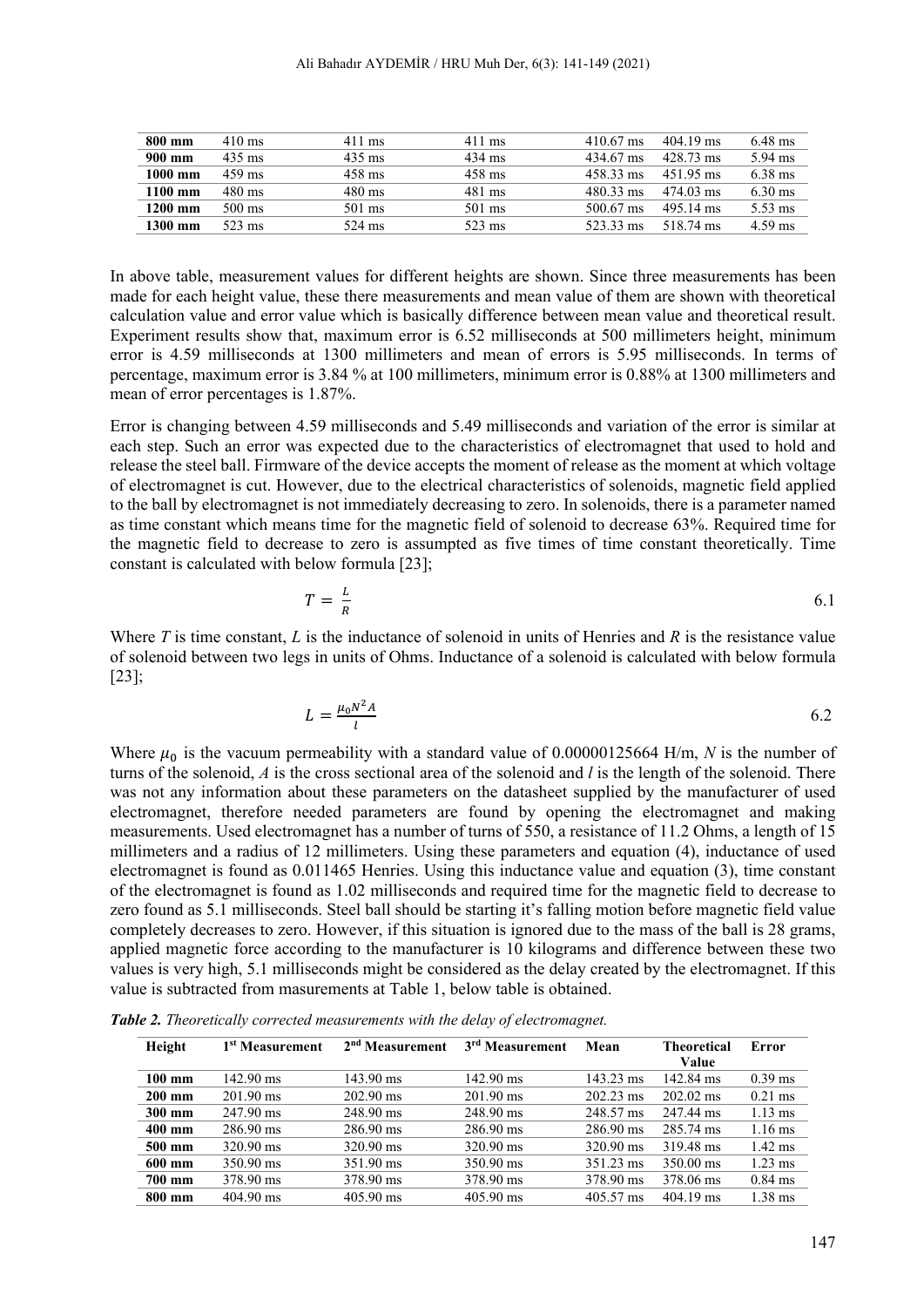| 900 mm  | $429.90 \text{ ms}$ | $429.90 \text{ ms}$ | 428.90 ms           | 429.57 ms | 428.73 ms | $0.84$ ms         |
|---------|---------------------|---------------------|---------------------|-----------|-----------|-------------------|
| 1000 mm | $453.90 \text{ ms}$ | $452.90 \text{ ms}$ | $452.90 \text{ ms}$ | 453.23 ms | 451.95 ms | $1.28$ ms         |
| 1100 mm | 474.90 ms           | 474.90 ms           | $475.90 \text{ ms}$ | 475.23 ms | 474.03 ms | $1.20 \text{ ms}$ |
| 1200 mm | $494.90 \text{ ms}$ | 495.90 ms           | $495.90 \text{ ms}$ | 495.57 ms | 495.14 ms | $0.43 \text{ ms}$ |
| 1300 mm | 517.90 ms           | 518.90 ms           | 517.90 ms           | 518.23 ms | 518.74 ms | $0.51 \text{ ms}$ |
|         |                     |                     |                     |           |           |                   |

This partially theoretical and partially measured correction decreases errors of measurements significally. In this situation, maximum error is 1.42 milliseconds at 500 millimeters height, minimum error is 0.21 milliseconds at 200 millimeters height and mean of errors is 0.85 milliseconds. In terms of precentage, maximum error is 0.46% at 300 millimeters height, minimum error is 0.09% at 1200 millimeters height and mean of errors is 0.26%.

Measurement variation is 1 millisecond, in other words at a certain height maximum difference between three measurements is 1 millisecond.

# **7. CONCLUSION**

Results show that, designed and implemented mechanism, electronics, embedded firmware and Android application works succesfully to measure fall time of dropped object. Device is ready to be used by students to increase their understanding on free fall topic of physics and to be used by researchers for experiments which do not require more sensitive measurements than 1 millisecond.

Future works may be conducted on this device such as implementing a sensor to exactly obtain the time steel ball escapes from the magnetic field of electromagnet and starts falling. This way, effect of the time constant of electromagnet might be observed experimentally and the error of raw measurements might be decreased. Furthermore, a sensor may be implemented in order to measure drop velocity of the ball, with this implementation velocity and time measurements can be compared.

In addition, it is planned to add control over internet with real-time display feature to the device in order to make it possible to make experiments far from the device. Also, computer control can be added to the device, although Android mobile control is the novelty of this study, computer control option with it may increase the usefulness.

Although there are some errors both on raw and corrected measurements, since these errors are not very high, device can be used in educational and experimental processes about free fall.

## **ACKNOWLEDGMENTS**

I would like to thank my all isnstructors at Yıldırım Beyazıt University Electrical and Electronics Engineering Department.

## **CONFLICT OF INTEREST**

The authors declare that there is no conflict of interest regarding the publication of the paper.

## **REFERENCES**

- [1] A. Abdi, The effect of inquiry-based learning method on students' academic achievement in science course. Universal Journal of Educational Research, 2:1 (2014) 37-41.
- [2] D. Conrad, D. Hedin, The impact of experimental education on adolescent development. Child & Youth Services, 4:3-4 (1982) 57-76.
- [3] A. Ferreira, A. S. Seyffert, M. Lemmer, Developing a graphical tool for students to understand air resistance and free fall: when heavier objects do fall faster. Physics Education, 52:3 (2017) 34-36.
- [4] C. Chiaverina, M. Vollmer, Learning physics from experiments. Informal Learning and Public Understanding of Physics: Third International GIREP Seminar. (2005).